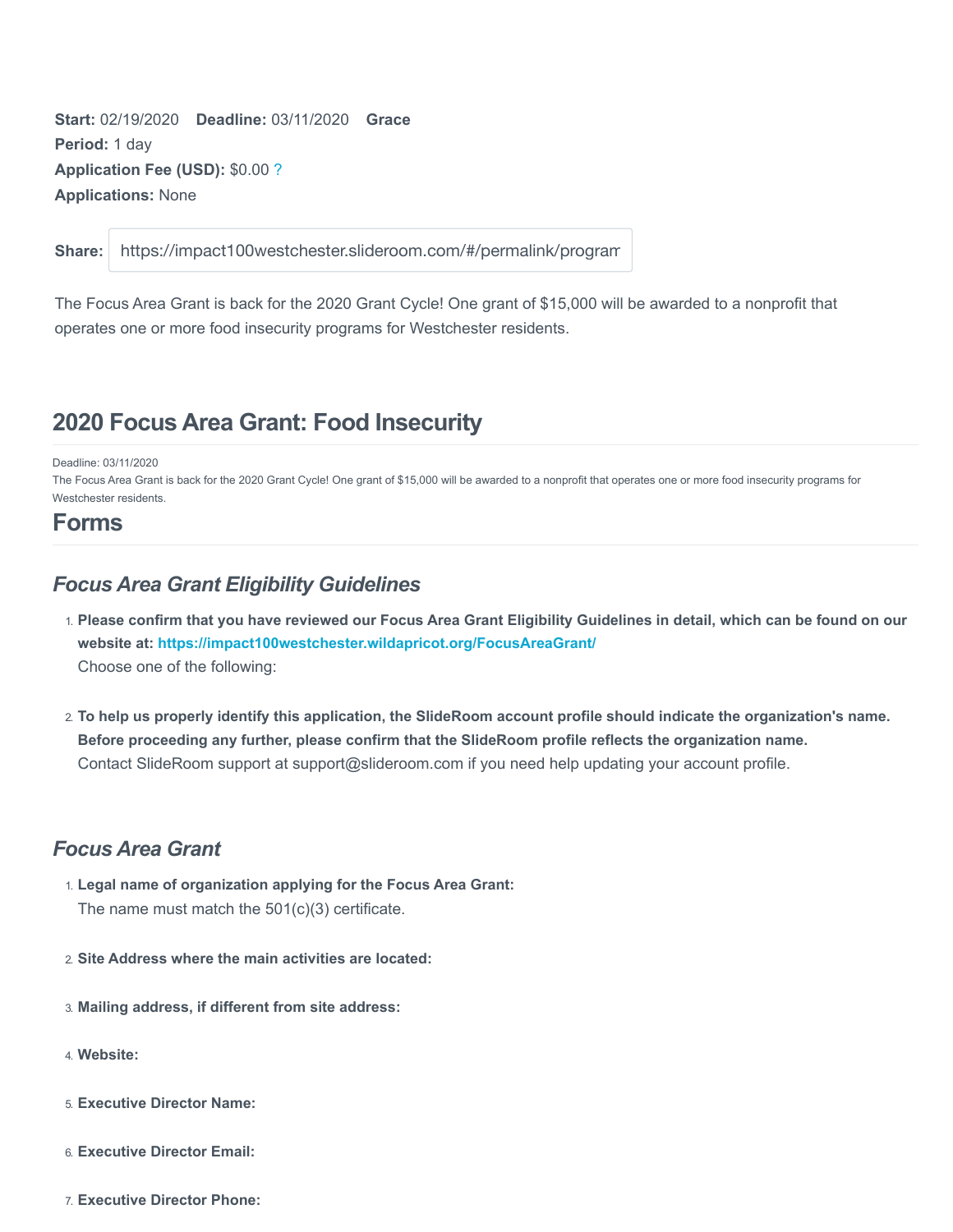#### 8. **Federal Tax ID:**

Enter the Federal Employer Identification Number (EIN) (##-########).

- 9. **Upload your 501(c)(3) Determination Letter confirming you are a charitable organization exempt from Federal Income Taxes.**
- 10. **When did the organization begin operations?**

Enter the date (mm/dd/yyyy) your organization began operations If only a month and year are indicated, simply use the 1st of the month.

*\* This question has conditional followup questions.*

11. **When did your organization start the food insecurity program(s)?**

Enter the date (mm/dd/yyyy) your organization started its food insecurity program(s). If only a month and year are indicated, simply use the 1st of the month.

*\* This question has conditional followup questions.*

- 12. **Provide your organization's brief mission statement.** 500 character limit, including spaces.
- 13. **Describe your organization's food insecurity program(s).** 2500 character limit, including spaces
- 14. **Specify the frequency and number of people served by your food insecurity program(s).**

E.g. we serve meals two evenings per week and typically feed 50-60 people each evening.

- 15. **Describe the target population served by your food insecurity program(s).** Include number served, demographics, target market, residence/location of beneficiaries. 500 character limit, including spaces.
- 16. **Describe the NEEDS of the target population that are addressed by your food insecurity program(s).** Include specific data, solid research or agency experience explaining the unmet need in Westchester that your organization addresses. 1800 character limit, including spaces.
- 17. **What percentage of people served by your food insecurity program(s) are Westchester residents? Explain if needed.** Enter integer, e.g. enter "85" for 85%
- 18. **In the past two years, has your CPA or auditor expressed any concerns regarding your organization's financial health and/or ability to continue to operate?**
- 19. **Upload your most recent AUDITED or REVIEWED financial statement, including Review or Audit letter from your accountant.**

Note: SlideRoom has a 10 MB size limit for PDFs; you may need to compress your file before uploading; see Grant FAQs under Apply for A Grant on our website for further information.

- 20. **Upload your most recently filed IRS Form 990 together with all supporting schedules.** Note: SlideRoom has a 10 MB size limit for PDFs; you may need to compress your file before uploading; see Grant FAQs under Apply for a Grant on our website for further information.
- 21. **Enter your organization's Total Revenue for the fiscal year ended during 2019.** Enter the amount as a whole number without commas.